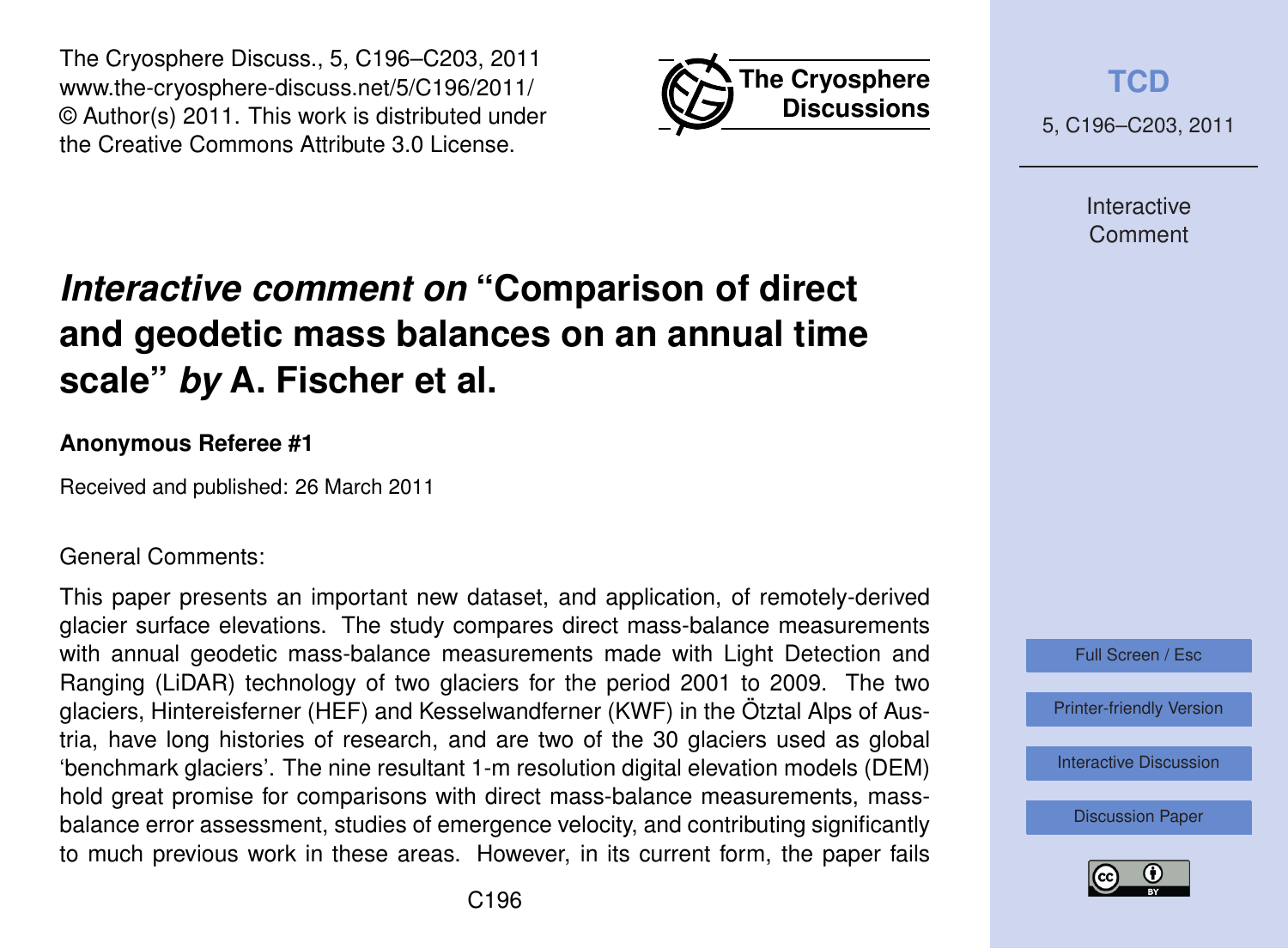to appropriately address numerous salient issues, is difficult to read and understand, and neglects to reference many related studies. This paper, in its current form, is not ready for publication. Significant revisions need to be made, and I hope my specific comments, below, will help the authors in this process.

Specific Comments:

Terminology:

There are a number of issues with inconsistent and inappropriate terminology, which make the paper difficult to understand. I mention these at the outset in hopes that my following comments are clear and helpful.

In many instances it is unclear whether the paper is referring to specific balance (i.e. balance at a point) or average specific balance (i.e. average balance for a glacier). Mass-balance terminology varies widely; here I'm using the terms used in Cuffey and Paterson (2010, p. 94, 102). Regardless of which terms and associated symbols are used, they must be clarified and used consistently.

Emergence, submergence, or emergence velocity should be used where appropriate when discussing upward or downward flow of ice. Care needs to be taken so that the use of 'subsidence', for a reduction in surface height, is not confused with submergence.

The terms altitude and elevation are used interchangeably, where, in most cases, the authors are referring to elevation.

Accuracy of Direct versus Geodetic Mass-Balance Measurements:

In terms of average specific balance it appears that direct mass-balance measurements are assumed to be accurate and that, in comparison, the geodetic measurements are deemed to be in error. The accuracy (and precision) of the direct measurements needs to be addressed more completely, specifically with regard to spatial variability, and representativeness of the point measurements made at stakes and pits.

**[TCD](http://www.the-cryosphere-discuss.net)**

5, C196–C203, 2011

Interactive **Comment** 

Full Screen / Esc

[Printer-friendly Version](http://www.the-cryosphere-discuss.net/5/C196/2011/tcd-5-C196-2011-print.pdf)

[Interactive Discussion](http://www.the-cryosphere-discuss.net/5/565/2011/tcd-5-565-2011-discussion.html)

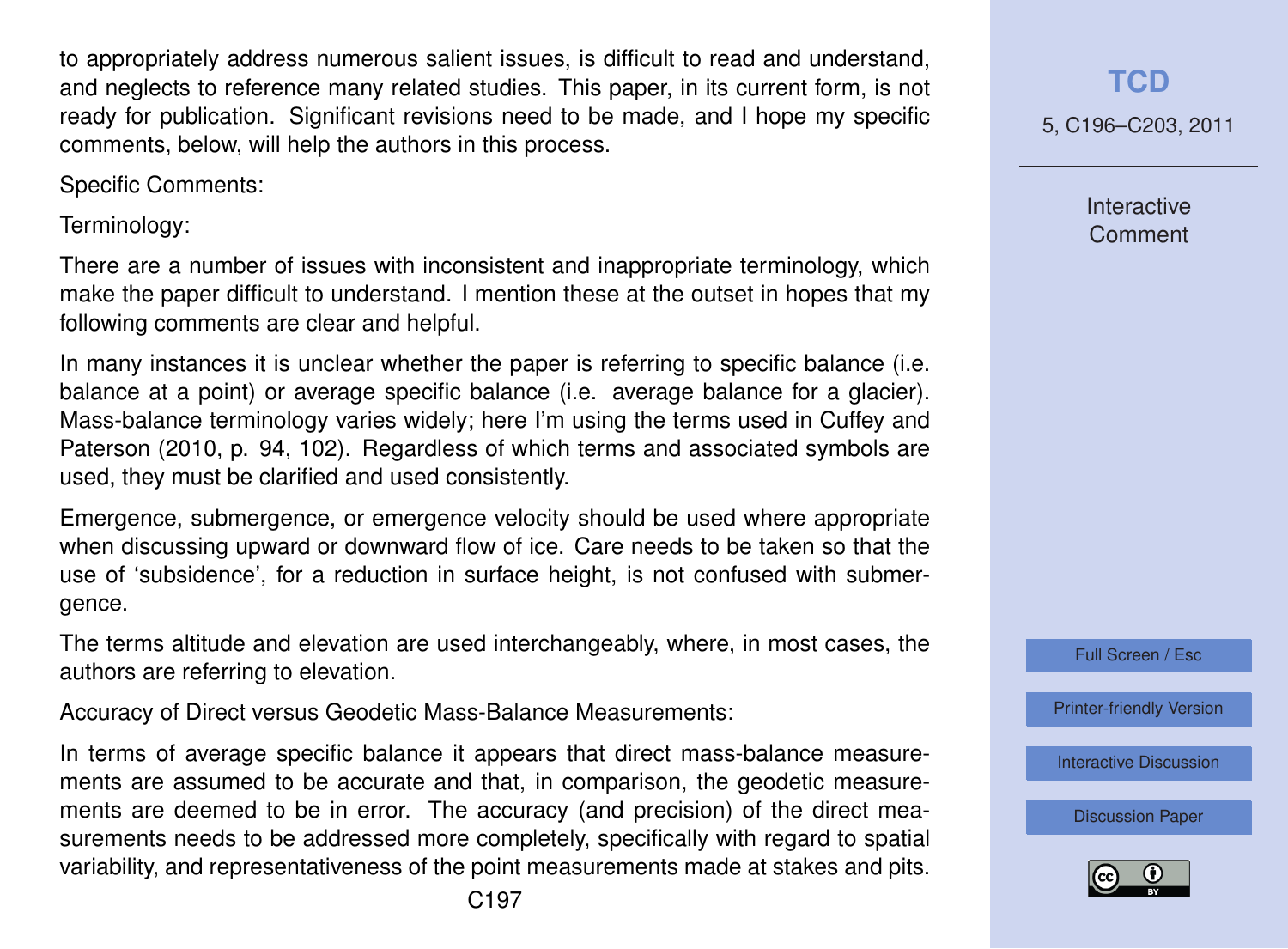The geodetic method avoids these problems by sampling every square meter (in this case) of the glacier surface. Each methodology has inherent errors, and one method cannot necessarily be used to verify the other (e.g. Andreassen, 1999).

I am not convinced that the results for average specific balance point to errors in the geodetic method, but perhaps errors in the direct measurements. Much more work needs to be done to justify the accuracy of the direct measurements of average specific balance before concluding that high-resolution geodetic measurements should not be used for investigations of the controls of glacier mass balance.

With the objective of obtaining specific balance the paper concludes correctly that knowledge of emergence velocities is necessary in order to apply a geodetic methodology. However, this is not a new finding, and the paper would benefit from referencing past studies that have come to the same conclusion, or address this issue specifically (e.g. Hagen et al., 2005; and Gudmundsson and Bauder, 1999).

The paper finds the geodetic measurements of average specific balance to be more negative than those from direct measurements. Again, this is not a new finding, and the paper would benefit from references to previous work (e.g. Krimmel, 1999; Hagg et al., 2004).

Mass Continuity and Emergence Velocities:

The point should be made that, given mass continuity, the integration of the geodetic measurements of specific balance for a given time period should equate to the average specific balance – assuming no change in density and no sub-glacial erosion.

The maps of differences between the direct and geodetic mass-balance measurements in Figures 7 and 8 show annual emergence velocities for the entire glacier surface of HEF. How were direct measurements of specific balance inpterpolated across the surface of HEF? Summation of all values in these difference-DEMs should equal zero, given mass continuity and assuming interpolation from direct specific balance mea5, C196–C203, 2011

**Interactive Comment** 



[Printer-friendly Version](http://www.the-cryosphere-discuss.net/5/C196/2011/tcd-5-C196-2011-print.pdf)

[Interactive Discussion](http://www.the-cryosphere-discuss.net/5/565/2011/tcd-5-565-2011-discussion.html)

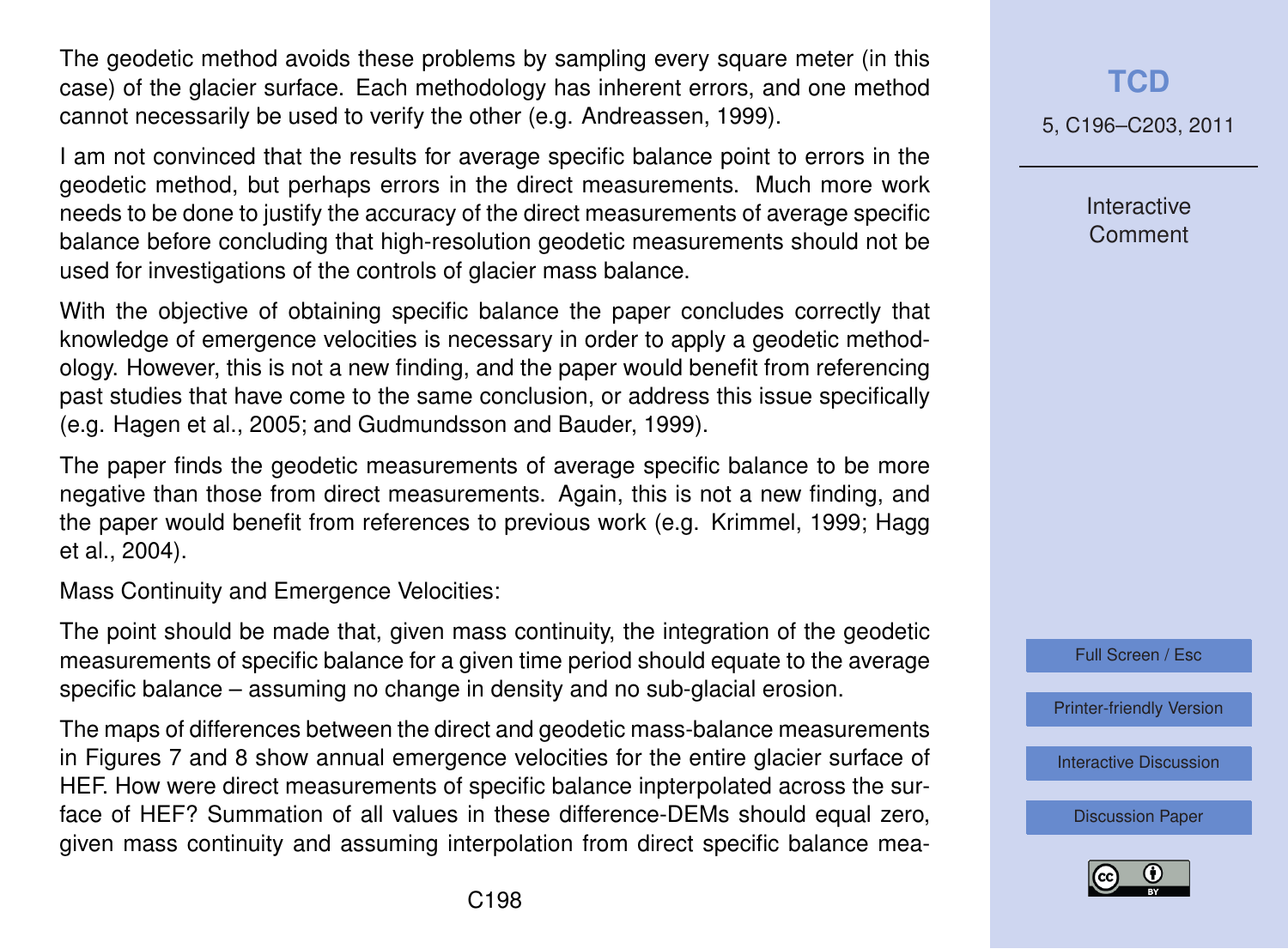surements is reasonably accurate.

There is the potential issue of stakes self drilling, resulting in spurious measurement of emergence velocity on KWF. Steps may be taken to minimize or eliminate this, and it may be negligible, however this should be discussed as a potential error.

Numerous studies have specifically addressed, or include detailed measurements of, emergence velocities in relation to geodetic mass-balance measurements, and should be referred to in this study (e.g. Meier and Tangborn, 1965; Holmlund, 1988; Gudmundsson and Bauder, 1999; and Cox and March, 2004).

#### Address Densification:

Densification needs to be addressed. I recommend introducing the potentially important role of densification in section 3.4 "Ice flow velocity data". Refer to Meier and Tangborn (1965), who compare geodetic and direct mass-balance measurements, and nicely address emergence velocity and densification. Densification may (most likely) be found, or assumed, to be negligible, but it should be addressed (Bamber and Rivera, 2007). Also see Cuffey and Paterson (2010; p. 335-337).

#### Density:

In some places in the text it is unclear whether values are in water equivalent units or are presented as a surface height change (i.e. ice equivalent units). This needs to be clear throughout, perhaps including mention at the outset that both are included within the paper and defining how they are demarcated.

Justification for using 650 or 750 kg m-3 as the density of firn is lacking. It is mentioned that field measurements were used in justifying a density change (p. 580, line 20), but no field data is provided. References to previous work applying similar densities for firn are missing (e.g. Hagg et al., 2004, who use 650 kg m-3). Similar previous work invokes Sorge's Law (e.g. Cox and March, 2004), is this deemed inappropriate for this study? How would the results differ if Sorge's Law was used?

## **[TCD](http://www.the-cryosphere-discuss.net)**

5, C196–C203, 2011

Interactive **Comment** 



[Printer-friendly Version](http://www.the-cryosphere-discuss.net/5/C196/2011/tcd-5-C196-2011-print.pdf)

[Interactive Discussion](http://www.the-cryosphere-discuss.net/5/565/2011/tcd-5-565-2011-discussion.html)

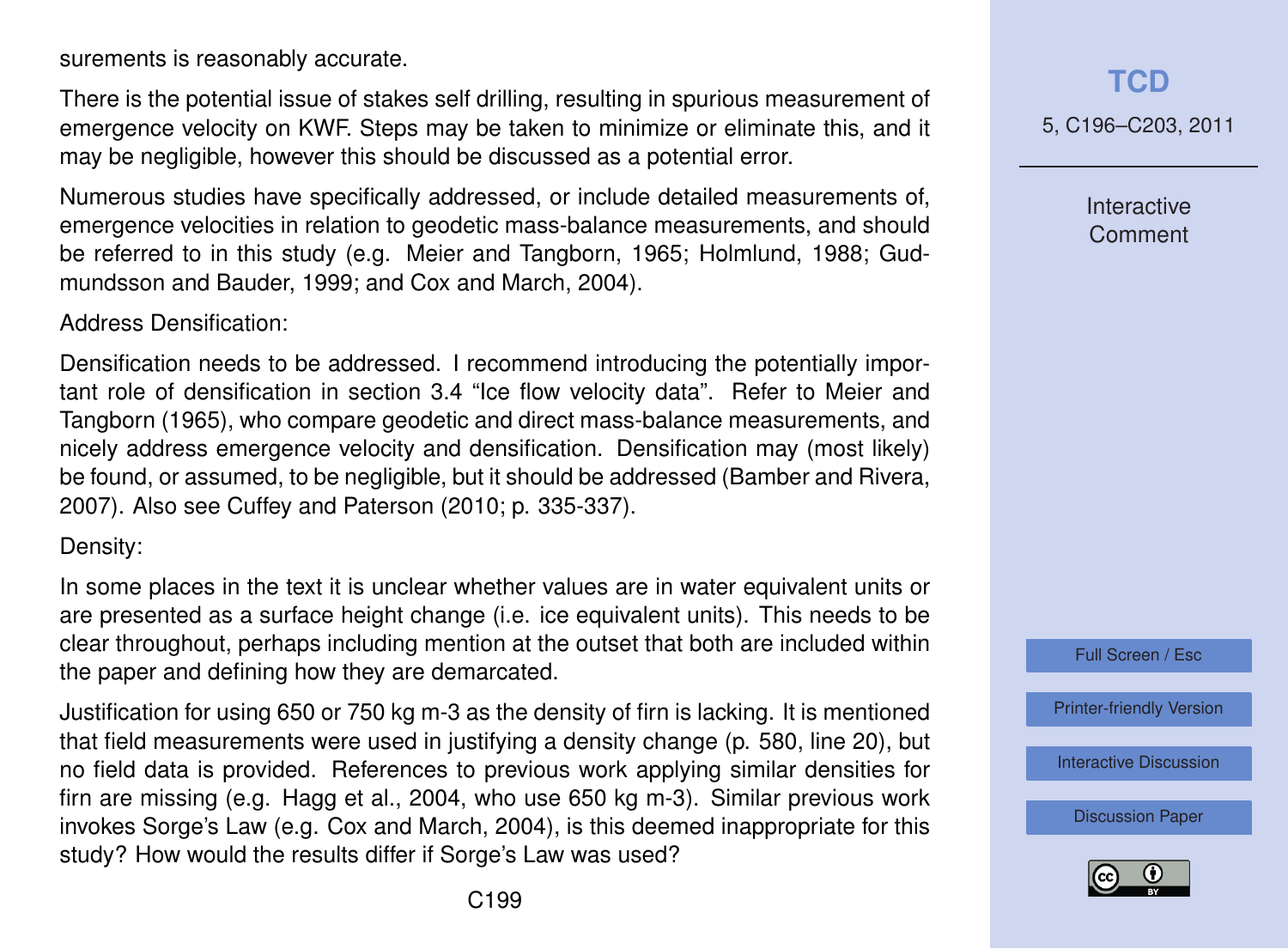Regarding Planimetric Surface Area:

In general it is not made clear why this surface correction is made for direct measurements. Details on how the LIDAR measurements avoid the problem, justifying the need for a correction of the direct measurements, need to be included, perhaps in conjunction with errors in the LIDAR measurements on similar (steep) slopes.

The hurried presentation of the applied correction (p. 581, lines 9-13), at the end of the results section, is insufficient. It is unclear that this paragraph is related to the earlier discussion about planimetric surface areas.

Writing and organization:

The paper would benefit from significant revisions to the organization and content of a number of sections.

The introduction does not serve the purpose of introducing the paper, which is focused on the comparison of direct and geodetic mass balances. Much more of the introduction should be focused on past work that has looked at this same topic and where gaps in our collective knowledge exist. (See comments below regarding references)

The paper would benefit from the creation of a discussion section. Currently, much of the content within the results and conclusions sections belongs in a separate discussion section.

The abstract, and sections one and two, have an exceedingly large number of technical errors and are difficult to read and understand. Beginning with section three the writing is of higher quality. The quality and organization of the writing needs to be vastly improved. Technical writing errors inhibit understanding of the paper and judgment of scientific merit.

References:

This paper is lacking in appropriate references, specifically with regard to a wealth

5, C196–C203, 2011

**Interactive Comment** 

Full Screen / Esc

[Printer-friendly Version](http://www.the-cryosphere-discuss.net/5/C196/2011/tcd-5-C196-2011-print.pdf)

[Interactive Discussion](http://www.the-cryosphere-discuss.net/5/565/2011/tcd-5-565-2011-discussion.html)

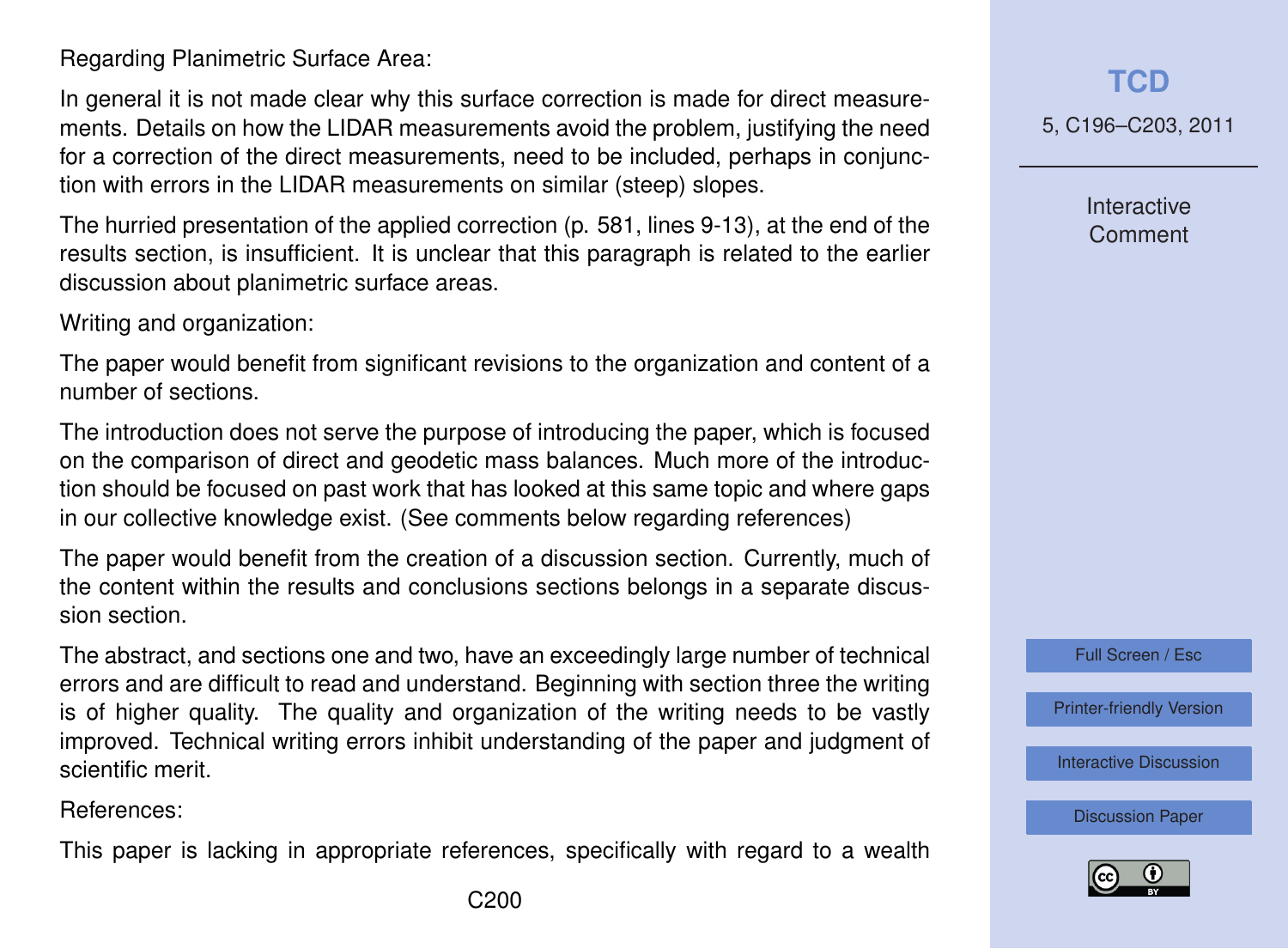of past work that has delved into comparisons of direct and geodetic mass-balance measurements. I have mentioned a number of these above, but other papers that compare the two methodologies include Tangborn et al. (1975), Hagen et al. (1999), Ostrem and Haakensen (1999), Rasmussen and Krimmel (1999), Cogley (2009), and Zemp (2009).

Other:

Figure 5 is a nice visual representation of the temporal variability of surface height change. I'm curious to know why in some years (2002, 2003, 2004, and 2009) the curves are smooth and in the others there are erratic variations. Is there a plausible, physically-based reason why this might be expected in some years and not others, or might this be an artifact within the DEMs or the DEM differencing?

Are direct measurements of specific balance always made at the same number of locations on HEF? How might the spatial variability and number of locations change from year to year, and how might this impact the accuracy of the direct mass-balance measurements?

The fact that the geodetic measurements are actually less negative than direct measurements in half of the study years seems a bit glossed over. Cumulatively, and on average (although marginally) the geodetic measurements are more negative, but the paper would benefit from further discussion of the methodology and errors on an annual balance that might lead to such differences.

I do not follow the logic on page 582, lines 10-13, which lead to your conclusion that "direct mass balance data in the firn area of HEF is likely to be reliable." Stake L9 is not included in Table 8, nor is it labeled in Figure 1, so it is difficult to verify its location, but I'm assuming it's in the ablation area of KWF. How does an emergence velocity from the ablation area of KWF validate the direct mass-balance data in the firn area of HEF? This is important to clarify as it is used as a lead-in to the following discussion of the primary conclusions.

**[TCD](http://www.the-cryosphere-discuss.net)**

5, C196–C203, 2011

**Interactive Comment** 

Full Screen / Esc

[Printer-friendly Version](http://www.the-cryosphere-discuss.net/5/C196/2011/tcd-5-C196-2011-print.pdf)

[Interactive Discussion](http://www.the-cryosphere-discuss.net/5/565/2011/tcd-5-565-2011-discussion.html)

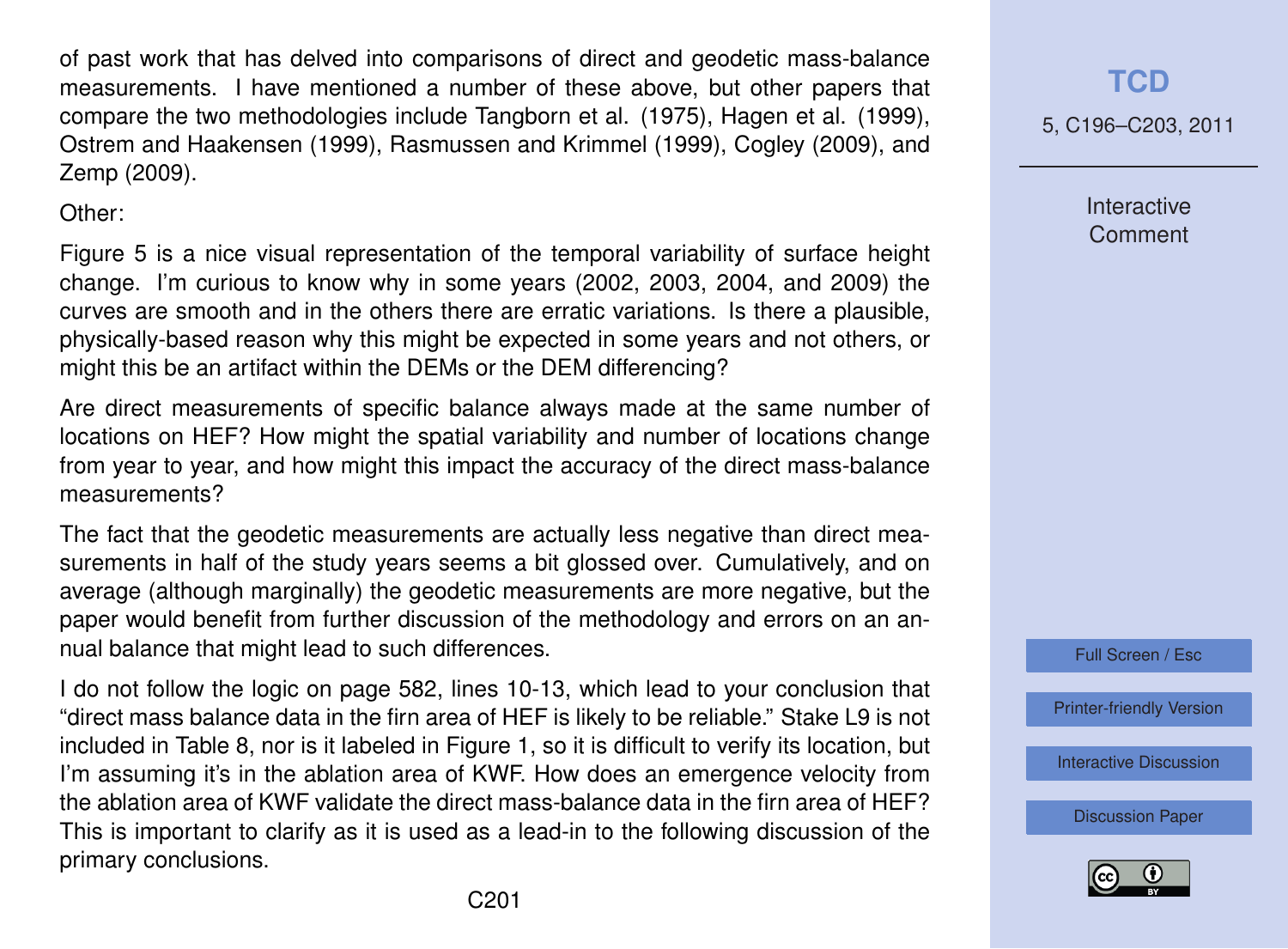Technical Corrections:

The paper is in need of an exceedingly large number of technical corrections.

References:

Andreassen, L. M., 1999, Comparing traditional mass balance measurements with long-term volume change extracted from topographical maps: A case study of Storbreen Glacier in Jotunehimen, Norway, for the period 1940-1997, Geografiska Annaler, 81 (A), 467-476.

Bamber, J. L. and Rivera, A., 2007, A review of remote sensing methods for glacier mass balance determination, Global and Planetary Change, 59, 138-148.

Cogley, J. G., 2009, Geodetic and direct mass-balance measurements: comparison and joint analysis, Annals of Glaciology, 50, 96-100.

Cox, L. H. and March, R. S., 2004, Comparison of geodetic and glaciological massbalance techniques, Gulkana Glacier, Alaska, U.S.A., Journal of Glaciology, 50, 363- 370.

Cuffey, K. M. and Paterson, W. S. B., 2010, The physics of glaciers (4th ed.), Elsevier, Oxford, 704 pp.

Gudmundsson, G. H., and Bauder, A., 1999, Towards an indirect determination of the mass-balance distribution of glaciers using the kinematic boundary condition, Geografiska Annaler, 81 (A), 575-583.

Hagen, J. O., Melvold, K., Eiken, T., Isaksson, E., and Lefauconnier, B., 1999, Mass balance methods on Kongsvegen, Svalbard, Geografiska Annaler, 81 (A), 593-601.

Hagen, J. O., Eiken, T., Kohler, J., and Melvold, K., 2005, Geometry changes on Svalbard glaciers: mass-balance or dynamic response?, Annals of Glaciology, 42, 255-261.

Hagg, W. J., Braun, L. N., Uvarov, V. N., and Makarevich, K. G., 2004, A comparison

**Interactive Comment** 



[Printer-friendly Version](http://www.the-cryosphere-discuss.net/5/C196/2011/tcd-5-C196-2011-print.pdf)

[Interactive Discussion](http://www.the-cryosphere-discuss.net/5/565/2011/tcd-5-565-2011-discussion.html)